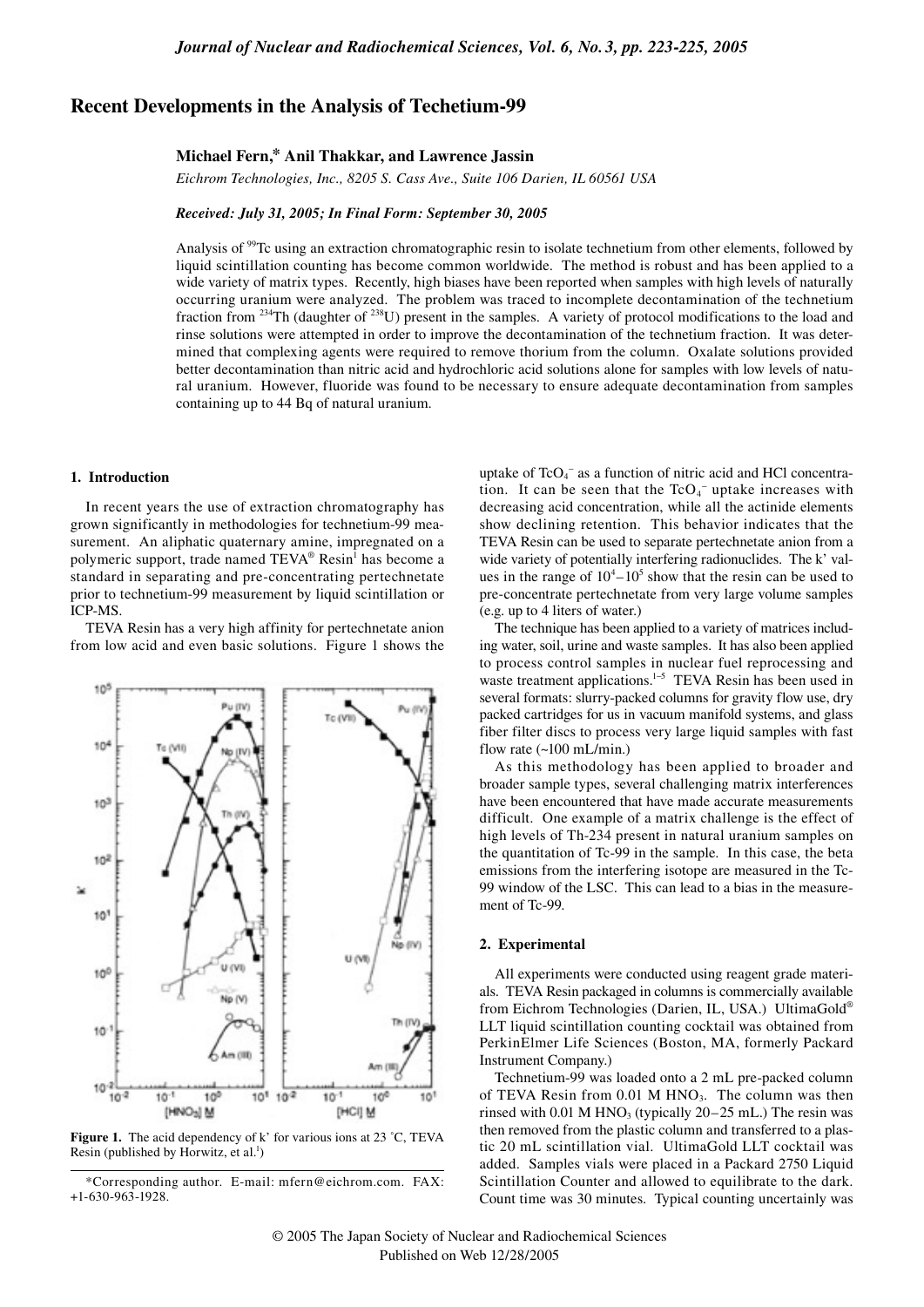5–10%. Reagent blanks were determined by rinsing a TEVA Resin column with  $0.01$  M  $HNO<sub>3</sub>$ , removing the resin and transferring to a scintillation vial. UltimaGold LLT was added and the vial counted for 30 minutes. Since blank levels were very consistent between experiments and lots of resin, blanks were not run with all experiments.

## **3. Results and Discussion**

A number of customer comments about high spikes recoveries in samples from nuclear facilities lead to an internal investigation at Eichrom. A hypothesis emerged that thorium-234 present in natural uranium samples was causing a high bias in the counts observed in the technetium-99 window of the LSC spectrum. Initially, this seemed improbable since the retention of both uranium and thorium is quite low on the TEVA Resin under the load and rinse conditions of the method. Extrapolation of the Th uptake curve in the nitric acid graph in Figure 1, indicates that thorium should have a k' of less than10<sup>-1</sup>. (The dimensionless value, "k'", represents the retention of an element on a chromatographic column as a multiple of free column volumes to peak maximum.) It would be expected that at this uptake level, there should be no thorium present on the column if loaded and rinsed with sufficient  $0.01$  M HNO<sub>3</sub> (40–50 mL.) However, the problem was replicated in our internal technical support laboratory and confirmed to be reproducible on multiple replicates of several different lots of TEVA Resin. Table 1 shows results of natural uranium spiked(3.6 Bq) into 0.01 M HNO3, loaded onto TEVA Resin columns, rinsed and counted as indicated above. No technetium-99 was spiked into these samples. Net counts in the technetium-99 region were in the range of 0.2 to 0.4 cps. Counting efficiency was not measured for this experiment, but typically is in the range of 90%.

**TABLE 1: Effect of Natural Uranium Spikes on Counts in the Tc-99 Window in LSC**

| <b>TEVA</b><br>Resin<br>Lot $#$ | Natural<br>uranium<br>spike/Bq | Blank<br>counts/cps | Mean counts<br>$Tc-99$<br>region/cps | $o$ /cps.<br>$n = 3$ |
|---------------------------------|--------------------------------|---------------------|--------------------------------------|----------------------|
| 10170                           | 3.6                            | 0.23                | 0.62                                 | 0.10                 |
| 11270                           | 3.6                            | 0.23                | 0.53                                 | 0.06                 |
| 08280                           | 3.6                            | 0.26                | 0.47                                 | 0.05                 |

To resolve this problem various options were considered. The uptake of thorium is lower from HCl than from nitric acid and use of HCl in load or rinse solution would be expected to elute the thorium more completely from the column. Additionally, various complexants including oxalate and fluoride should keep the thorium in a complexed state and prevent loading on the resin. Various concentrations and volumes of these solutions were tried and the results are shown in Tables 2–4.

**TABLE 2: The Effect of Various Load/Rinse Combinations Containing Hydrochloric Acid on Counts in the Tc-99 Region Due to Natural Uranium Spike**

| Natural<br>uranium<br>spike/Bq | Load<br>$(20 \text{ mL})$ | Rinse<br>$(25 \text{ mL})$ | <b>Blank</b><br>counts/cps | Mean<br>counts<br>$Tc-99$<br>region/cps | $\sigma$ /cps     |
|--------------------------------|---------------------------|----------------------------|----------------------------|-----------------------------------------|-------------------|
| 3.6                            | $0.01$ M HCl              | $0.01$ M HCl               | 0.24                       | 1.18                                    | 0.08<br>$(n = 9)$ |
| 3.6                            | $0.5$ M HNO <sub>2</sub>  | 0.05 M HCl                 | <b>ND</b>                  | 0.92                                    | 0.21<br>$(n = 5)$ |
| 8.9                            | $0.5$ M HNO <sub>2</sub>  | 0.05 M HCl                 | <b>ND</b>                  | 0.93                                    | 0.13<br>$(n = 5)$ |
| 3.6                            | $0.01$ M HNO <sub>3</sub> | 0.1 M HCl                  | ND                         | 1.13                                    | 0.05<br>$(n = 4)$ |

Attempts to reduce the thorium-234 bias in the technetium-99 fraction using HCl were not successful. Despite the indication that Th would be less strongly retained from HCl, the bias in the technetium-99 window actually increased. Results were reproducible between various numbers of replicates.

The use of oxalate as a complexant actually helped to reduce the problem but did not eliminate it completely. The data for this experiment are shown in Table 3. Higher spikes of natural uranium  $(^{234}U/^{238}U)$  were added, in this case 37.4 Bq. Various concentrations and volumes of oxalic acid in the rinse solution were evaluated. With no oxalate and 25 mL of rinse, the same conditions as the initial experiments which replicated the problem, 5.4 cps were observed in the technetium-99 window. Addition of oxalate in the range of 0.05 M to 0.5 M with rinse volumes of 25 and 50 mL reduced the counts in the Tc-99 window to 1.1 cps or less. However, in the best case, 50 mL of 0.5 M oxalic acid, there were still approximately 0.3 net cps. This is a marked improvement and may be acceptable as a solution in cases were the amount of interfering thorium-234 is low. However, a universal solution that can address even very high levels of thorium-234 is desirable.

**TABLE 3: The Effect of Increasing Concentration and Volume of Oxalic Acid Rinses on the Counts in the Technetium-99 Window**

| Natural<br>uranium<br>spike/Bq | Oxalic<br>acid conc. | Rinse<br>volume | <b>Blank</b><br>counts/cps | Mean<br>counts<br>$Tc-99$<br>region/cps | $\sigma$ /cps<br>$n = 2$ |
|--------------------------------|----------------------|-----------------|----------------------------|-----------------------------------------|--------------------------|
| 37.4                           | None                 | $25 \text{ mL}$ | 0.27                       | 5.4                                     | 1.1                      |
| 37.4                           | 0.05 M               | $25 \text{ mL}$ | 0.25                       | 1.1                                     | 0.01                     |
| 37.4                           | 0.1 <sub>M</sub>     | $25 \text{ mL}$ | 0.25                       | 0.78                                    | 0.2                      |
| 37.4                           | 0.1 <sub>M</sub>     | $50 \text{ mL}$ | 0.25                       | 0.64                                    | 0.11                     |
| 37.4                           | 0.5 M                | $25 \text{ mL}$ | 0.25                       | 0.80                                    | 0.13                     |
| 37.4                           | 0.5 <sub>M</sub>     | $50 \text{ mL}$ | 0.24                       | 0.53                                    | 0.09                     |

Fluoride added as HF was evaluated next. The results of this experiment are shown in Table 4. In this case, the load solution was 0.01 M HNO<sub>3</sub> and the rinse was  $25$  mL of 0.5 M HF/0.02 M HNO3. Varying spike levels of natural uranium were added. At all of these levels the net counts in the technetium-99 region were effectively zero. Subsequent evaluations of actual samples and technetium-99 spikes indicated that the HF in the rinse solution did not adversely affect technetium-99 recoveries.

**TABLE 4: Counts in the Technetium-99 Region for Various Spikes of Natural Uranium where the Load Solution was**  0.01 M HNO<sub>3</sub> and the Rinse Solution was 25 mL 0.5 M HF/ **0.02 M HNO3**

| Natural<br>uranium<br>spike/Bq | Blank<br>counts/cps | Mean counts<br>$Tc-99$<br>region/cps | $\sigma$ /cps    |
|--------------------------------|---------------------|--------------------------------------|------------------|
| 3.6                            | 0.26                | 0.25                                 | 0.004<br>$n = 3$ |
| 22                             | 0.27                | 0.26                                 | 0.003<br>$n = 2$ |
| 44                             | 0.26                | 0.22                                 | 0.005<br>$n = 4$ |

## **4. Conclusion**

The use of complexants is necessary to eliminate the thorium interference caused by samples containing natural uranium. Oxalic acid may be sufficient to solve the problem for cases where the amount of thorium-234 is not large relative to the technetium-99 content. Further experimentation would be